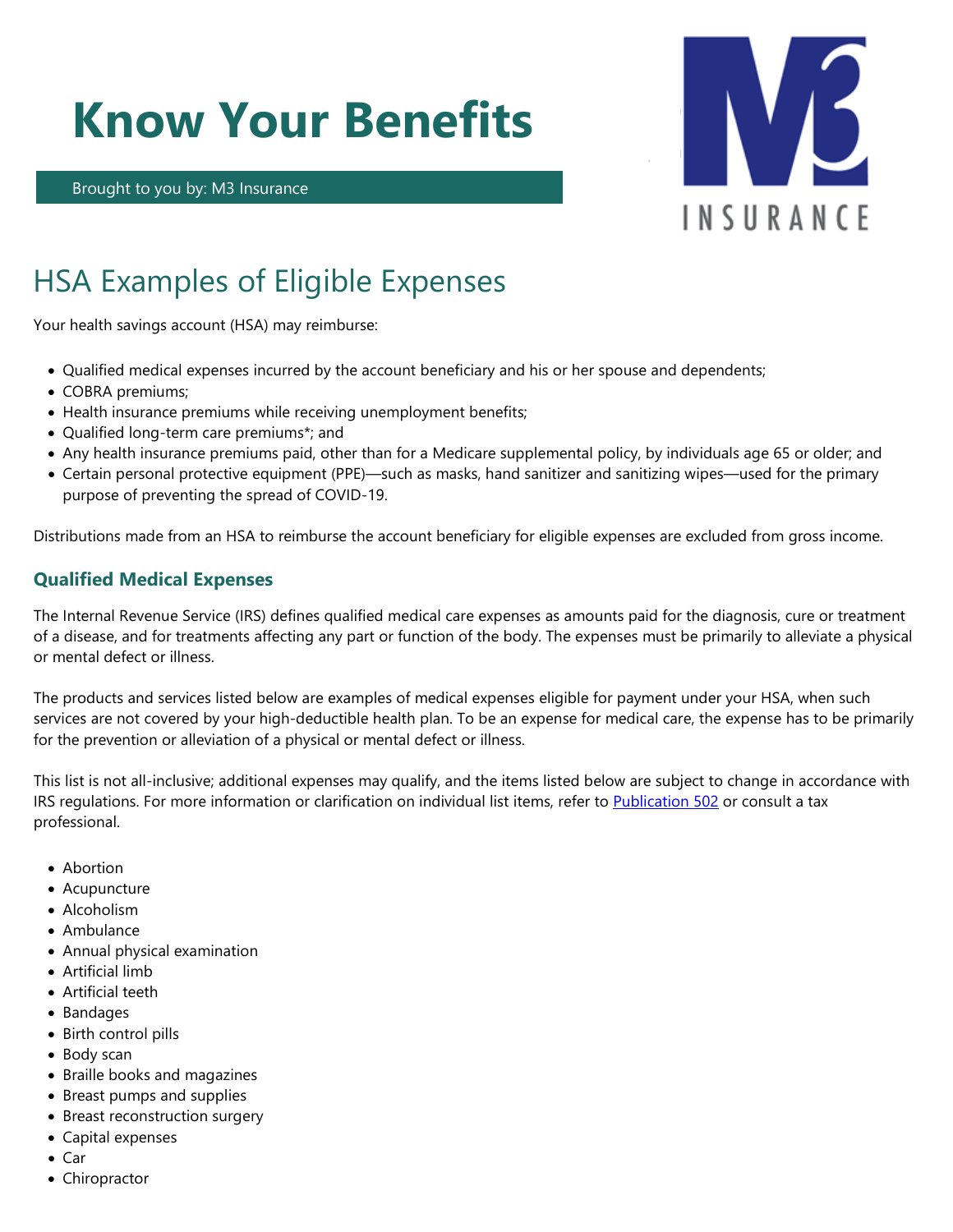- Christian science practitioner
- Contact lenses
- Crutches
- Dental treatment
- Diagnostic devices
- Disabled dependent care expenses
- Drug addiction
- Drugs
- Eye exam
- Eyeglasses
- Eye surgery
- Fertility enhancement
- Founder's fee
- Guide dog or other service animal
- Health institute
- Health maintenance organization (HMO)
- Hearing aids
- Home care
- Home improvements
- Hospital services
- Insurance premiums
- Laboratory fees
- Lactation expenses
- Lead-based paint removal
- Learning disability
- Legal Fees
- Lifetime care—advance payments
- Lodging
- Long-term care
- Meals
- Medical conferences
- Medical information plan
- Medicines
- Nursing home
- Nursing services
- Operations
- Optometrist
- Organ donors
- Osteopath
- Oxygen
- PPE used for the primary purpose of preventing the spread of COVID-19, such as:
	- o Masks
	- o Hand sanitizer
	- o Sanitizing wipes
- Physical examination
- Pregnancy test kit
- Prosthesis
- Psychiatric care
- Psychoanalysis
- Psychologist
- Special education
- Sterilization
- Stop-smoking programs
- Surgery
- Telephone
- Television